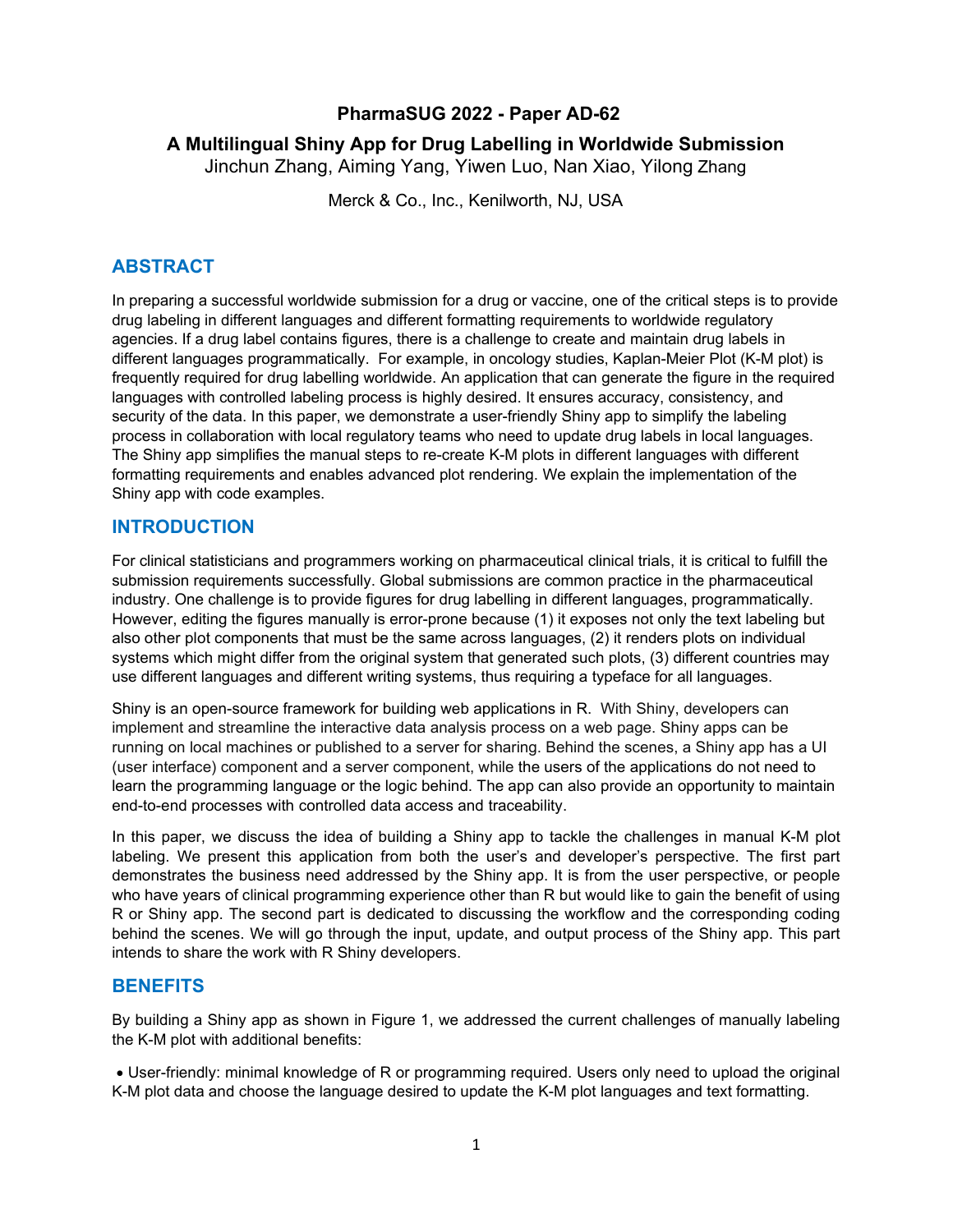• Process-controlled: the labeling process is well-controlled and minimizes human errors. This app exposes only the text components that need to be updated per regulatory labeling standards. The remaining content in the plot is presented as read-only; thus, data consistency, accuracy, and integrity are achieved.

• Flexible: this app uses the Noto fonts that covers over 1,000 languages and more than 150 writing systems for typesetting the text labels. It provides a generic typeface solution for worldwide submissions.

• Efficient: timesaving by reducing manual efforts in rendering plots on different systems. This Shiny app uses higher performance and higher quality graphic devices , to achieve advanced plot rendering features such as access to system fonts, right-to-left (RTL) text, and system independent rendering.

# **PART I: USER GUIDE, HOW DOES THIS APP ADDRESS THE BUSINESS NEEDS FOR WORLDWIDE SUBMISSIONS?**

In this part, we will introduce the Shiny app from the user perspective step by step. With the initial landing page displayed in Figure 1, users can load the data directly into the Shiny app. After the required K-M data is loaded, the original K-M plot in English will be displayed on the right side. Then, the users can type in desired treatments, legends, title, and choose the appropriate decimal separator for specific languages. After all input areas have been updated per required language, users can download the finalized locallanguage K-M plot.

### **Step 1. Display Landing Page as in Figure 1**

The app has the title "K-M plot Labeling App", with links to the "Home" and "About" pages in the navigation menu. The navigation bar is created via a slightly customized Shiny "navbarPage()" function to implement internal branding guidelines. The top-left panel asks for the input K-M data.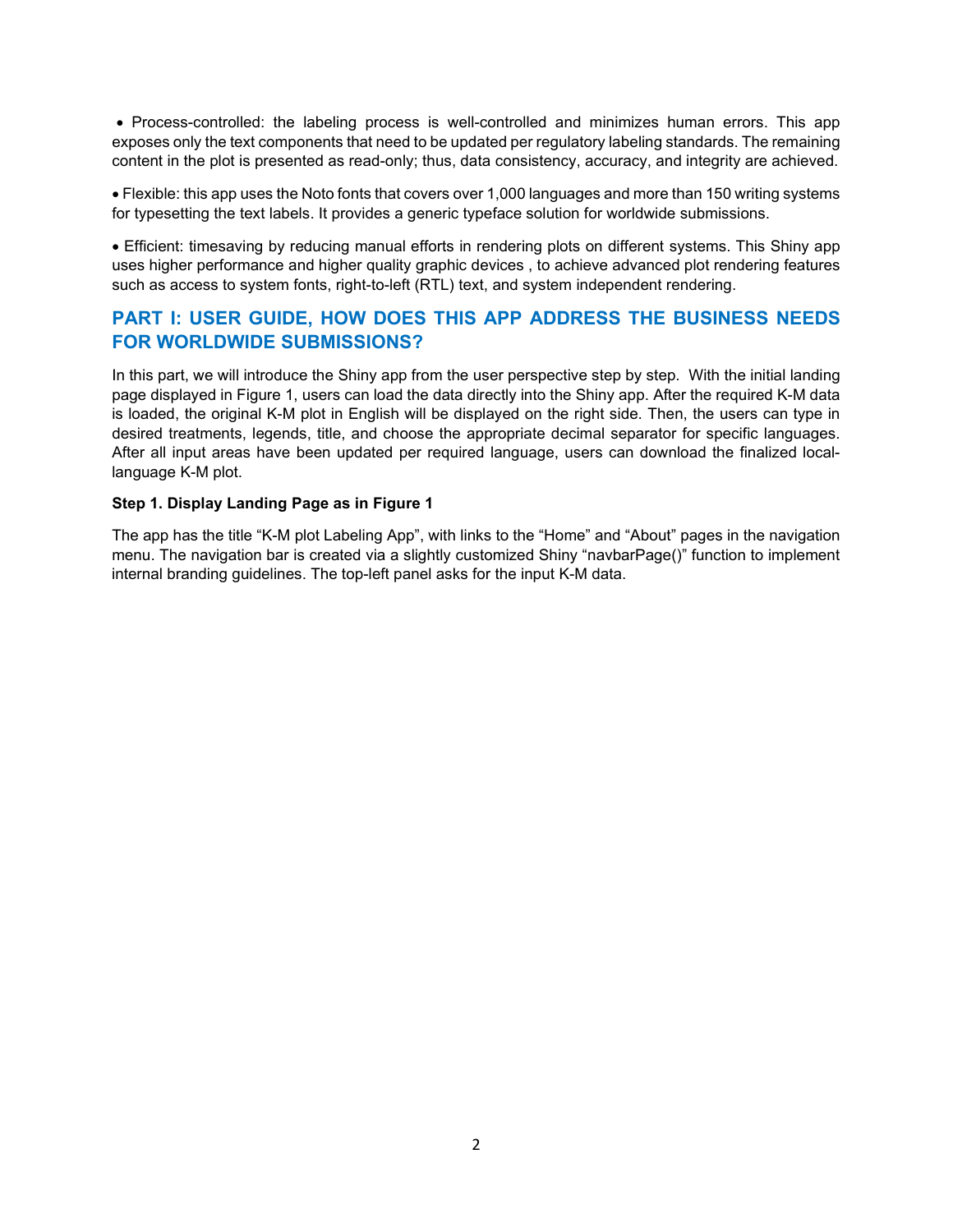| Input K-M data                                                                                                                                        | Original K-M Plot       |
|-------------------------------------------------------------------------------------------------------------------------------------------------------|-------------------------|
| Browse<br>No file selected                                                                                                                            |                         |
| Language                                                                                                                                              |                         |
| <b>Choose Language for Updates:</b><br>$\circlearrowright$ Chinese $\circlearrowright$ Hindi $\circlearrowright$ Japanese $\circledast$ English       |                         |
| <b>Customize K-M Plot</b>                                                                                                                             |                         |
| X-axis Label                                                                                                                                          |                         |
| Time                                                                                                                                                  | New K-M Plot            |
| <b>Y-axis Label</b>                                                                                                                                   |                         |
| Event-free Probability (%)                                                                                                                            |                         |
| <b>Title for Life Table</b>                                                                                                                           |                         |
| Number at Risk                                                                                                                                        |                         |
| <b>Table Decimal Splitter:</b><br>@ dot(.) O comma(.)                                                                                                 |                         |
| <b>Update Treatment Arm</b>                                                                                                                           |                         |
| <b>Update Legend Table</b>                                                                                                                            |                         |
| Plot New K-M Plot                                                                                                                                     | L Download the K-M plot |
| Developed by Jinchun Zhang, Nan Xiao, Yilong Zhang.<br>Copyright @ Merck Sharp & Dohme Corp., a subsidiary of Merck & Co., Inc., Kenilworth, NJ, USA. |                         |

# **Figure 1. The landing page of the Shiny app.**

# **Step 2. Load Data and Render Initial K-M Plot as in Figure 2**

After the data upload is completed, the generated K-M plot in English will appear in the first panel on the right side.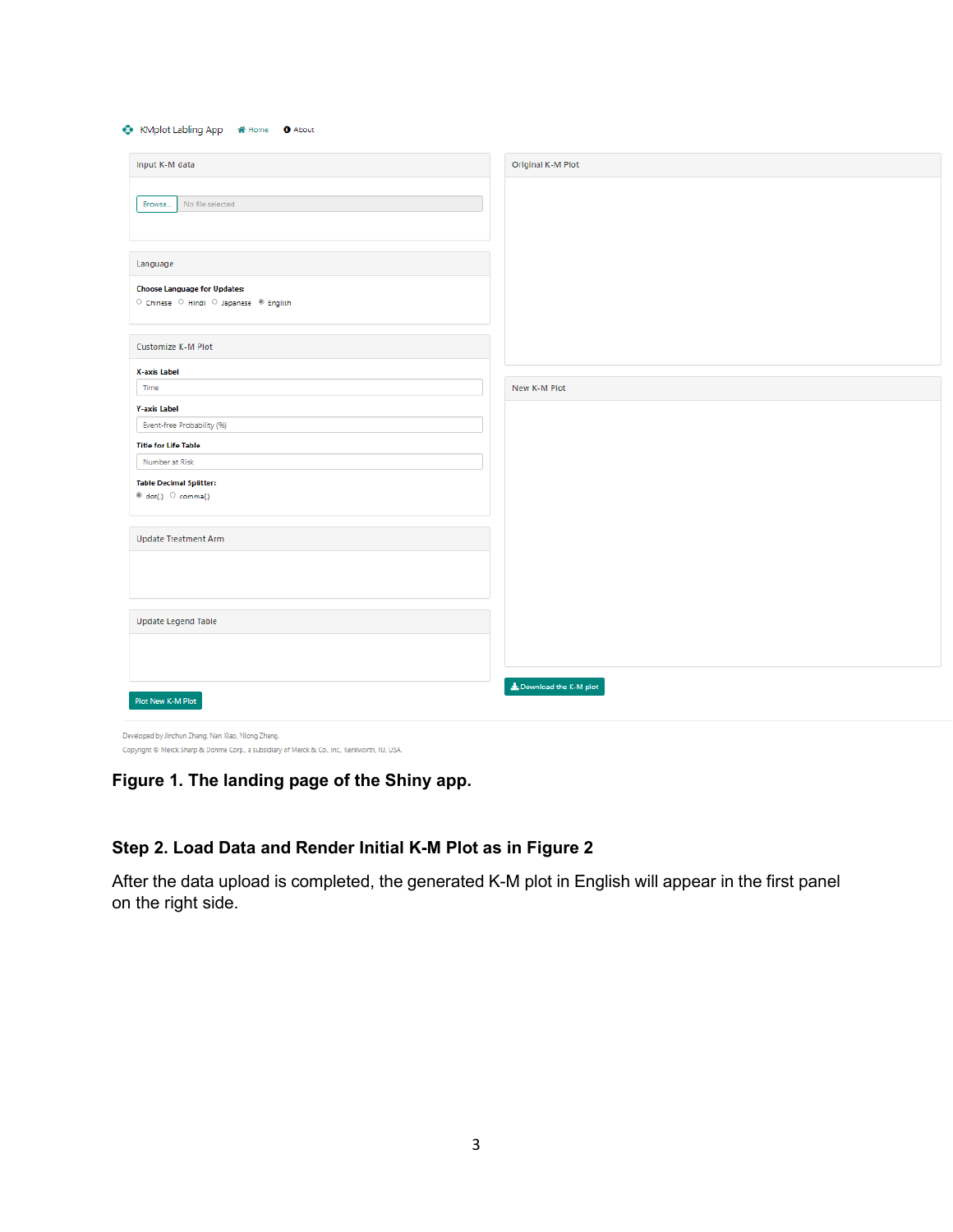#### C KMplot Labling App & Home O About

| Input K-M data                                                                 | Original K-M Plot                                                                                                                               |
|--------------------------------------------------------------------------------|-------------------------------------------------------------------------------------------------------------------------------------------------|
| Toy_Xanomeline.rds<br>Browse<br><b>Upload complete</b>                         | 100<br>p-value<br>-Xanomeline 10.9 (5.9, 17.5) 4.38 (2.88, 6.68) <0.0001<br>62.6 (50.7, 72.4)<br>$ -$ Placebo<br>80<br>$\ ^{n}$ s $_{\rm 50cm}$ |
| Language                                                                       | $r = \frac{1}{r} \left( 1 - \frac{1}{r} \right)$<br>60                                                                                          |
| <b>Choose Language for Updates:</b><br>O Chinese O Hindi O Japanese ® English  | Survival Probability (%)<br>40                                                                                                                  |
| <b>Customize K-M Plot</b>                                                      | 20                                                                                                                                              |
| X-axis Label                                                                   |                                                                                                                                                 |
| Time<br><b>Y-axis Label</b>                                                    | š<br>Time in Months                                                                                                                             |
| Event-free Probability (%)                                                     | Number at Risk<br>Xanomeline 168<br>19<br>$\overline{5}$<br>$\bf 0$<br>$\mathfrak o$<br>48<br>27<br>Placebo B6                                  |
| <b>Title for Life Table</b>                                                    |                                                                                                                                                 |
| Number at Risk                                                                 | New K-M Plot                                                                                                                                    |
| <b>Table Decimal Splitter:</b><br>$\circledast$ dot(.) $\circledcirc$ comma(.) |                                                                                                                                                 |
| <b>Update Treatment Arm</b>                                                    |                                                                                                                                                 |
| <b>Treatment: Xanomeline</b>                                                   |                                                                                                                                                 |
| Xanomeline                                                                     |                                                                                                                                                 |
| <b>Treatment: Placebo</b>                                                      |                                                                                                                                                 |
| Placebo                                                                        |                                                                                                                                                 |
| <b>Update Legend Table</b>                                                     |                                                                                                                                                 |
| <b>Title: Treatment</b>                                                        |                                                                                                                                                 |
| Treatment                                                                      |                                                                                                                                                 |
| Title: OS rate at month 6                                                      |                                                                                                                                                 |
| OS rate at month 6                                                             |                                                                                                                                                 |
| Title: HR (95% CI)<br>HR (95% CI)                                              | Download the K-M plot                                                                                                                           |
| <b>Title: p-value</b>                                                          |                                                                                                                                                 |
| p-value                                                                        |                                                                                                                                                 |
|                                                                                |                                                                                                                                                 |
| Plot New K-M Plot                                                              |                                                                                                                                                 |

### **Figure 2. The original K-M plot annotated in English as the data upload completes.**

### **Step 3. Update in Desired Language and Appropriate Format**

To generate K-M plot in different languages, the following items may be updated. As we can see in Figure 2, the user can choose a different language, for example, Chinese. Then the user can enter the X-axis and Y-axis label in Chinese. For the table underneath the plot, we can replace the label "Number at risk" with the corresponding Chinese label. In some countries like the U.S., dot is used as the decimal separator, while in some European countries, comma maybe used instead, therefore the app provides an option to customize the decimal separator. The treatment arm and legend in Chinese may be entered as well. After all the updates are completed as shown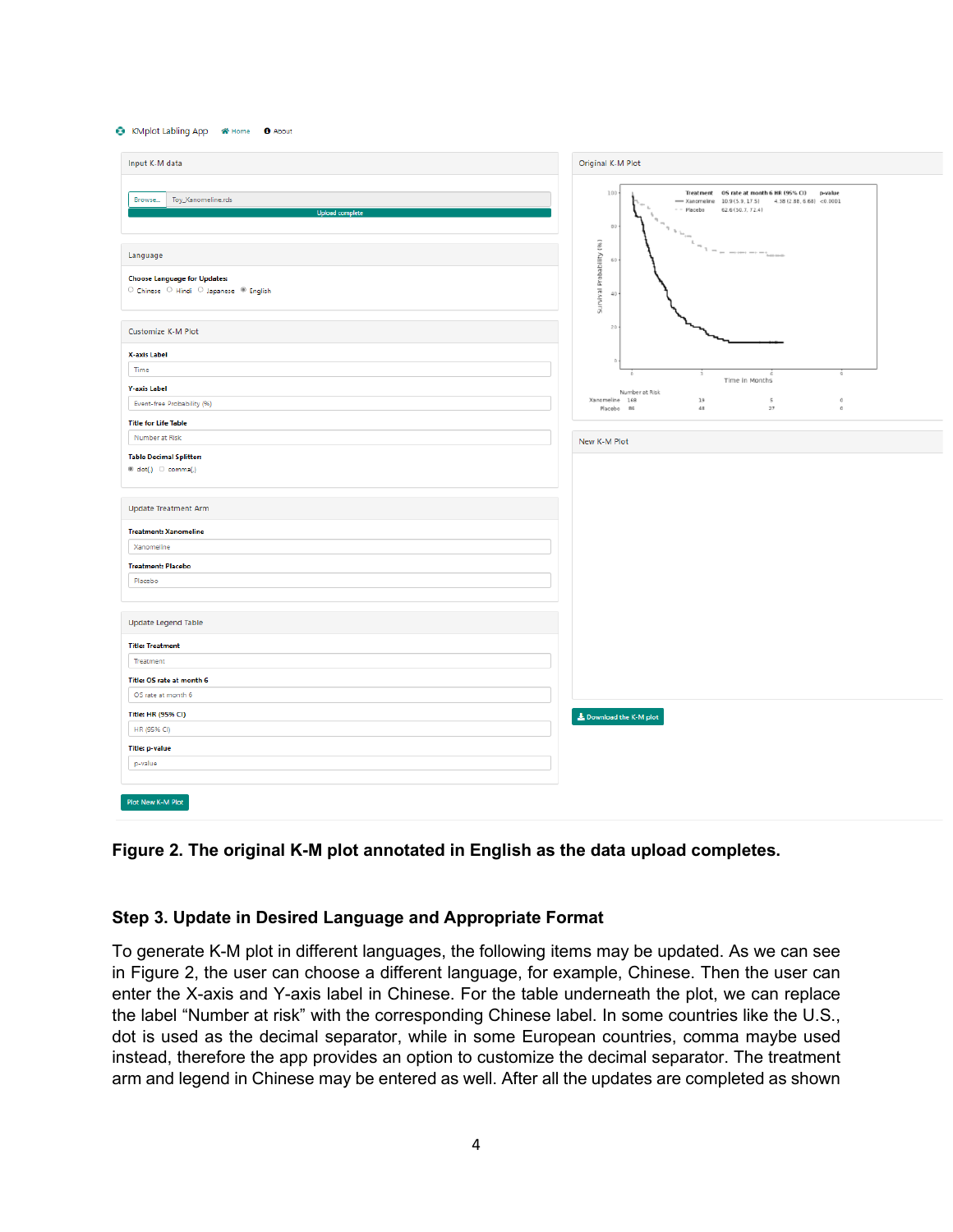in Figure 3, the user can click the "Plot New K-M Plot" button to generate the K-M plot in the desired language, rendered inside the "New K-M Plot" panel in Figure 3.

| Input K-M data                                                                            | Original K-M Plot                                                                                                                                       |
|-------------------------------------------------------------------------------------------|---------------------------------------------------------------------------------------------------------------------------------------------------------|
| Browse<br>Toy_Xanomeline.rds<br><b>Upload complete</b>                                    | 100<br>-Xanomeline 10.9 (5.9, 17.5) 4.38 (2.88, 6.68) <0.0001<br>$  Placebo$<br>62.6 (50.7, 72.4)<br>80<br>$\mathbf{h}_{\mathrm{th}}$                   |
| Language<br><b>Choose Language for Updates:</b><br>● Chinese ○ Hindi ○ Japanese ○ English | Survival Probability (%)<br>$\label{eq:1.1} r = \frac{1}{\sqrt{2\pi}}\exp\left(-\frac{r}{\sqrt{2\pi}}\right)$<br>60<br>40                               |
| <b>Customize K-M Plot</b>                                                                 | 20                                                                                                                                                      |
| X-axis Label<br>时间                                                                        |                                                                                                                                                         |
| <b>Y-axis Label</b>                                                                       | 3<br>Time in Months<br>Number at Risk                                                                                                                   |
| 生存率 (%)                                                                                   | Xanomeline 168<br>19<br>$\overline{5}$<br>$\bf 0$<br>Placebo 86<br>$48$<br>27<br>$\circ$                                                                |
| <b>Title for Life Table</b>                                                               |                                                                                                                                                         |
| 风险人数                                                                                      | New K-M Plot                                                                                                                                            |
| <b>Table Decimal Splitter:</b><br>$\circledast$ dot(.) $\circledcirc$ comma(.)            | 100<br>治疗<br>6个月生存率<br>风险比 (95% CI)<br>p值<br>$-76$<br>10.9 (5.9, 17.5)<br>4.38(2.88, 6.68) < 0.0001<br>-- 安慰剂<br>62.6 (50.7, 72.4)                      |
| <b>Update Treatment Arm</b>                                                               | 80                                                                                                                                                      |
| <b>Treatment: Xanomeline</b>                                                              | $\label{eq:1} \begin{split} \mathcal{N}_{\rm{beam}} = \mathcal{N}_{\rm{eff}} \times \mathcal{N}_{\rm{beam}} = \mathcal{N}_{\rm{eff}} \end{split}$<br>60 |
| 实验                                                                                        | £                                                                                                                                                       |
| <b>Treatment: Placebo</b>                                                                 | 停井<br>#140                                                                                                                                              |
| 安慰剂                                                                                       |                                                                                                                                                         |
| <b>Update Legend Table</b>                                                                | 20                                                                                                                                                      |
| <b>Title: Treatment</b>                                                                   |                                                                                                                                                         |
| 治疗                                                                                        | 时间                                                                                                                                                      |
| Title: OS rate at month 6                                                                 | 风险人数<br>19<br>实验 168<br>5<br>$\sigma$<br>安慰剂 86<br>$4B$<br>27<br>$\circ$                                                                                |
| 6个月生存率                                                                                    |                                                                                                                                                         |
| Title: HR (95% CI)                                                                        | Download the K-M plot                                                                                                                                   |
| 风险比 (95% CI)                                                                              |                                                                                                                                                         |
| <b>Title: p-value</b>                                                                     |                                                                                                                                                         |
| p值                                                                                        |                                                                                                                                                         |

# **Figure 3. The updated K-M plot with the title, axis labels, and table legends in Chinese.**

# **Step 4. Download the Updated K-M Plot**.

Click the "Download the K-M plot" button, a PNG file will be downloaded with the standard name format of kmplot\_yyyy-mm-dd.png. Figure 4 is a final K-M plot in Chinese.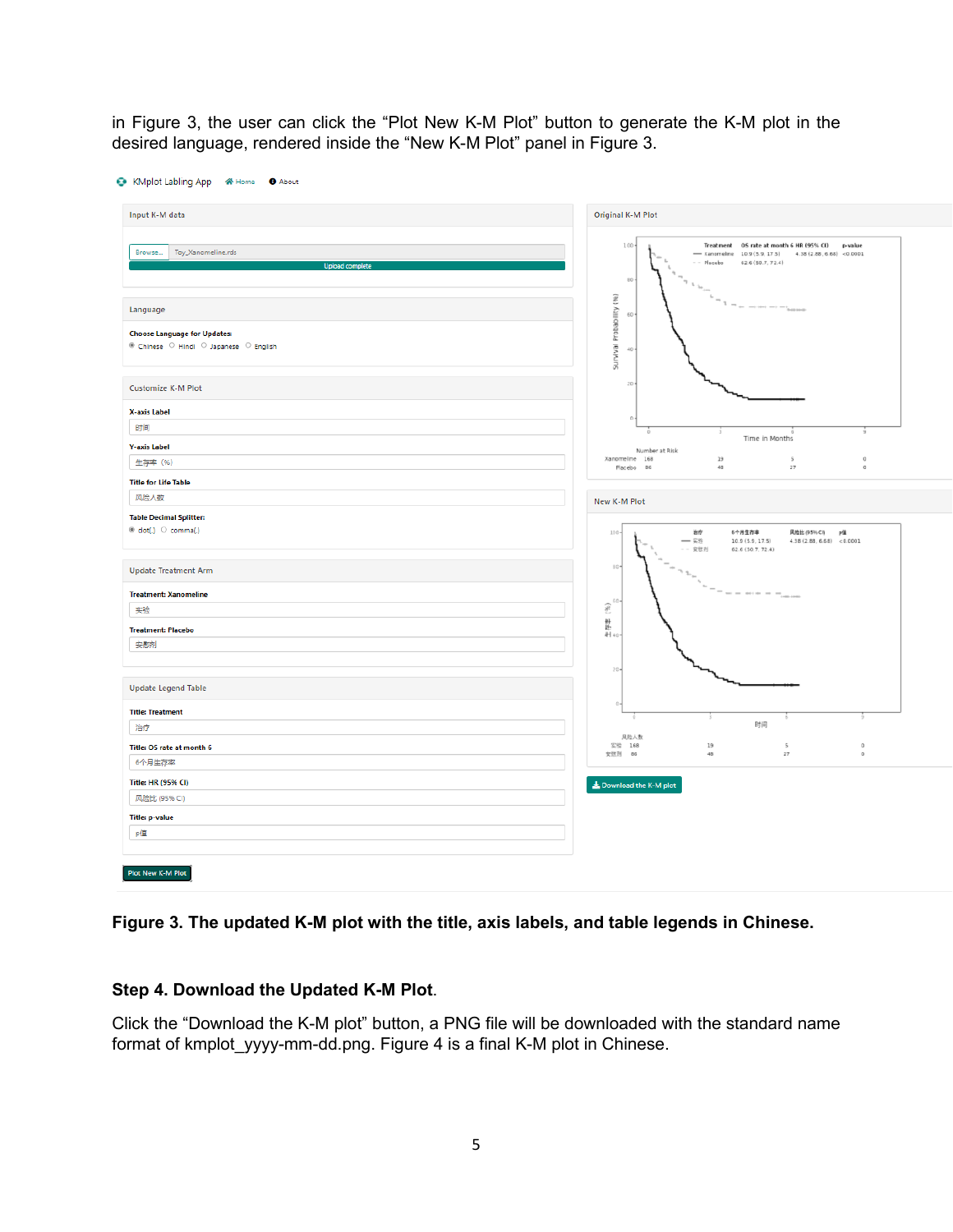

### **Figure 4. The K-M plot in Chinese generated by the Shiny app.**

## **PART II: DEVELOPER GUIDE, WHAT IS THE WORKFLOW FOR THIS APP?**

The application's workflow is illustrated in Figure 5. Like other Shiny apps, the process includes input, update, and output. The input process is comprised of uploading, dynamic UI generation for treatment arm and legend table title, and initial plot rendering. The key R functions used include ragg::agg\_png() which draws to PNG (Portable Network Graphic) format file, grid::grid.draw() which produces graphical output from a graphical object, and a function for survival analysis. The update process includes selecting the typeface for the chosen language, updating the axis labels, customizing the decimal separator (as needed), updating the treatment arm labels, and updating the legend table titles. The majority of the server logic for updating the K-M plot and the lifetable is implemented as R functions to encourage code reuse and iterative development. For the output process, plot renderers and download handlers are two main Shiny components used. Key R functions for the output process are again ragg: agg  $png()$ , grid::grid.draw(), and a function for survival analysis. We will go through the main Shiny components constructed in the app and R functions developed for generating the original and localized K-M plots.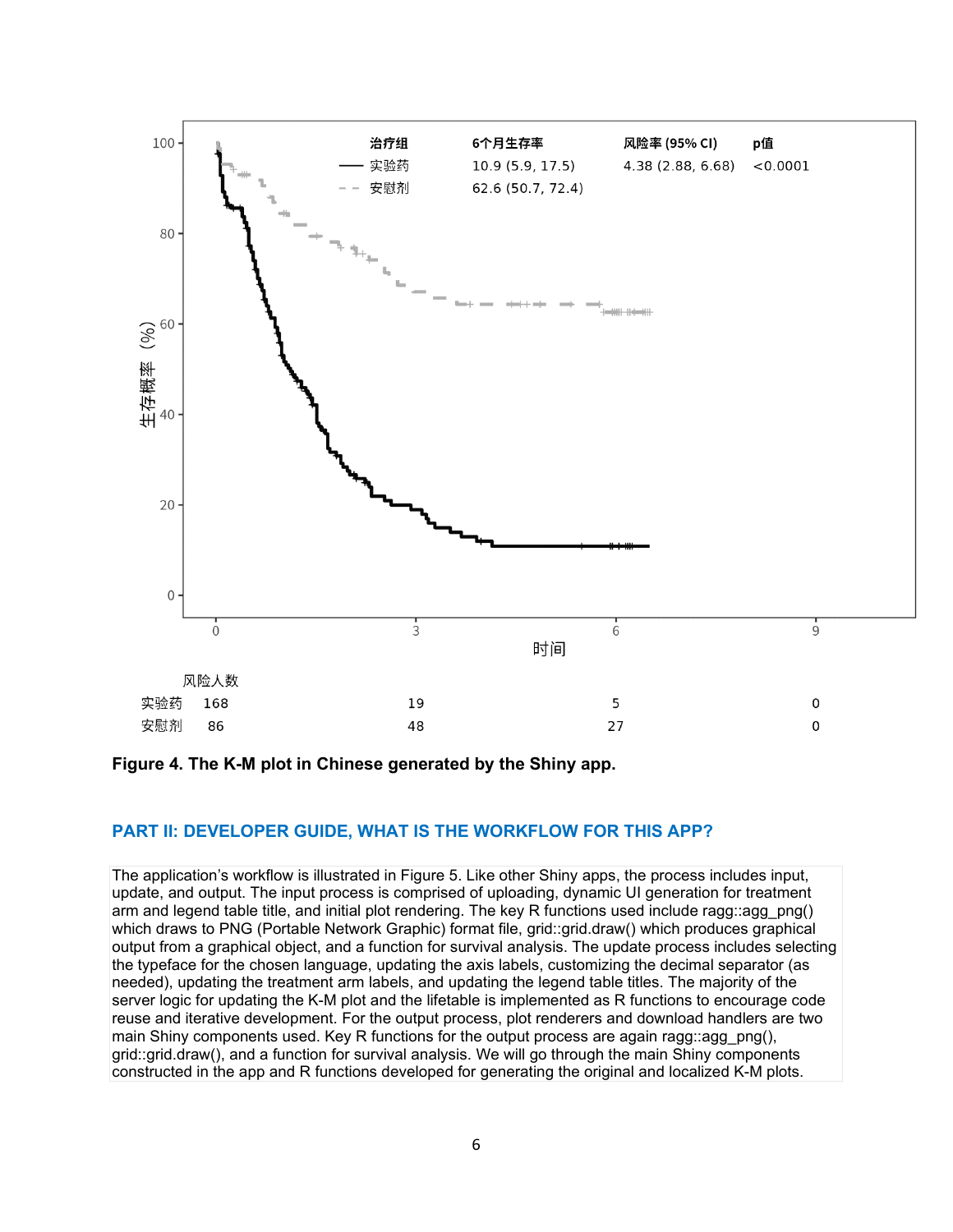

**Figure 5. Process flow overview.**

### **INPUT PROCESS**

#### **Input Process – Upload**

For Shiny, file uploading is simple to implement on the UI side by using shiny::fileInput(). In our example, the code looks like below. The fileInput ID is defined as "file\_survKM", with a label to guide the user to load the right file. The argument accept is a suggestion to the web browser to limit the possible input file types to .rds files (for storing serialized R object) only.

```
fileInput(
  "file_survKM",
 label = tagList('Input K-M data"),
 accept = "rds")
```
On the server side, a reactive expression is implemented to read the data. The shiny::req() call is used to make sure that the server waits until the file is uploaded.

```
# Reactive to uploaded data
filedata <- reactive({
   req(input$file_survKM)
   infile <- input$file_survKM
   if (is.null(infile)) {
     return(NULL)
   }
   readRDS(infile$datapath)
})
```
### **Input Process - Dynamic UI for Treatment Arm and Legend Table Title**

The shiny::renderUI() function, which is used in server.R in conjunction with the shiny::uiOutput() function in ui.R, enables us to render UI components dynamically and make the results appear in a predetermined place in the UI.

**In ui.R:**  headingPanel(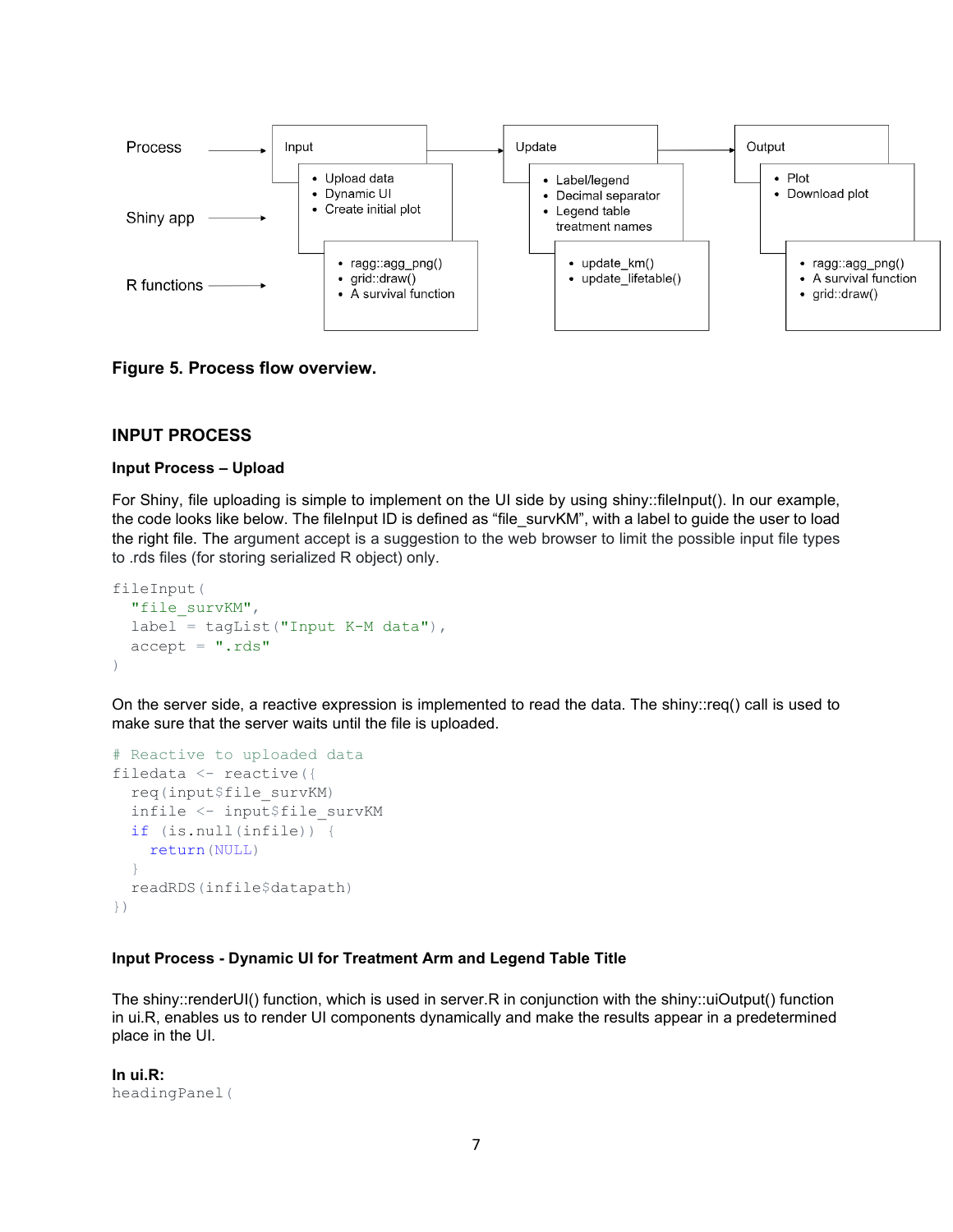```
 title = "Update Treatment Arm",
   style = "min-height: 120px;",
  uiOutput("medname")
),
headingPanel(
  title = "Update Legend Table",
  style = "min-height: 120px;",
  uiOutput("tbtitle")
```
#### **In server.R:**

 $\lambda$ 

```
# Send med name to UI based on input
output$medname <- renderUI({
   md <- medlevel()
   myInput <- lapply(md, function(i) {
     textInput(
      inputId = qlue("{i}"),
      label = glue("Treatment: {i} "),
      value = glue("{i}")\qquad \qquad })
})
# Send legend table title to UI based on input
output$tbtitle <- renderUI({
   indat <- filedata()
  lyr <- sapply(indat$km$layers, function(j) j$aes_params$label)
   tmp <- sapply(lyr, function(j) sum(grepl("Treatment", j)) + sum(grepl("p-va
lue'', j)) * 2)
  idx \leftarrow c(0, 0)
  idx[1] < - which(tmp == 1)
  idx[2] \leq - which (tmp == 2)
  myInput \langle -\text{lapply}(\text{seq}(\text{idx}[1], \text{idx}[2], \text{by} = 2), \text{function}(i)) \ranglename \langle -1 \rangle \text{tr}[[1]] textInput(
       inputId = qlue("{name}''),label = glue("Title: {name}"),
       value = glue("{name})"\qquad \qquad })
})
```
#### **Input Process - Create the original plot**

In the dynamic UI, shiny::imageOutput() is used to change the UI using code executed in the server function, including shiny::renderImage().

#### **In ui.R:**

```
headingPanel(
  title = "Original K-M Plot",
   style = "min-height: 400px;",
```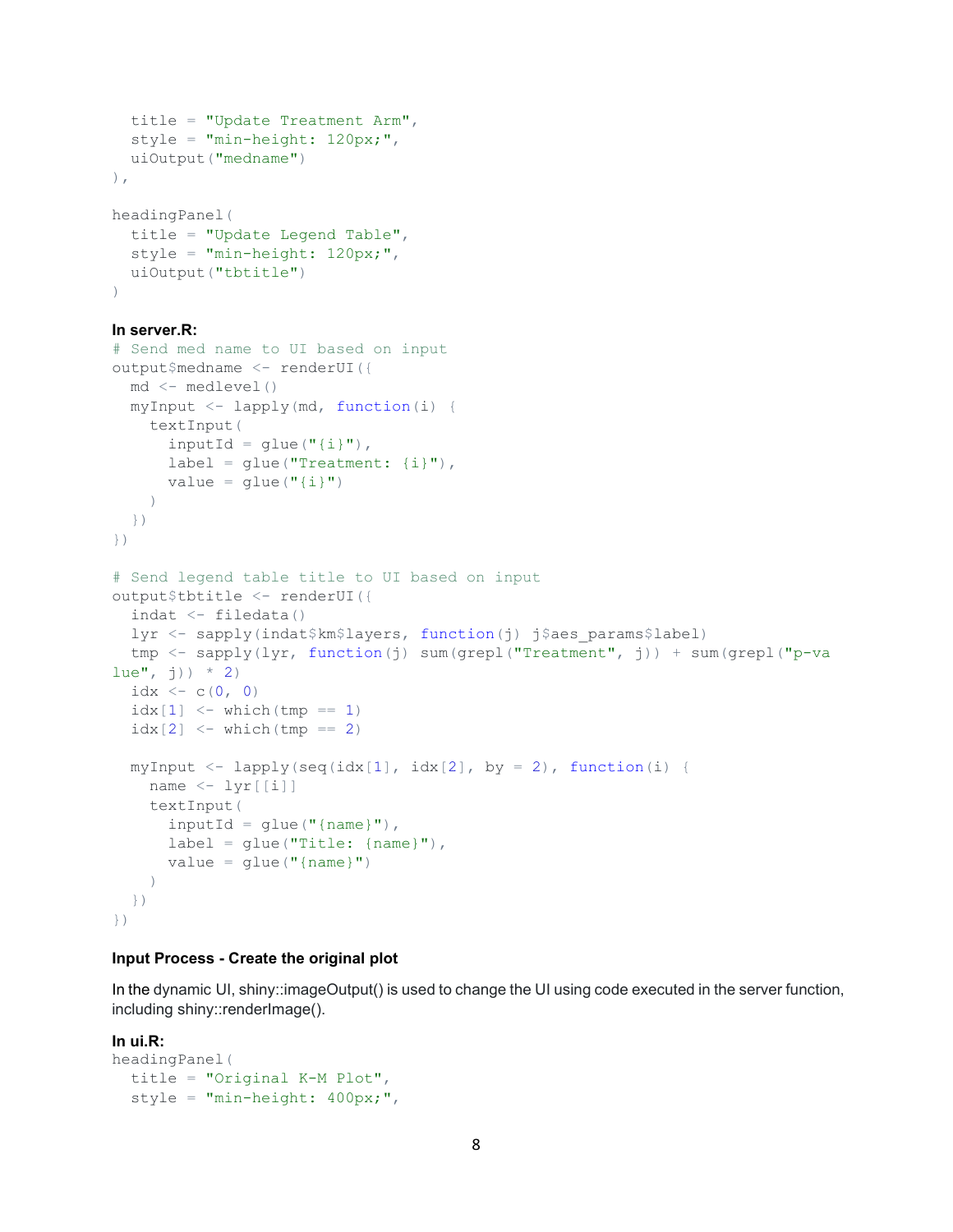```
imageOutput("OrigPlot", height = "100%;", width = "100%;"))
```
### **In server.R:**

```
# Start updating K-M plot only if button is clicked
observeEvent(input$plotKM, {
  v$plot <- plotInput()
})
output$plot <- renderImage({
 outfile \leq tempfile(fileext = ".pnq")
  newplot <- v$plot
})
```
### **Input Process - Key Functions: agg\_png(), a survival function, and grid.draw()**

The PNG file is generated by the ragg::agg\_png() function, which opens the AGG PNG device as shown below. In addition, a call to dev.off() is used to close the graphic device after the plotting code.

```
# Generate the PNG
agg png(outfile, width = 96 * 7.25, height = 96 * 5.6, res = 96)
```
An internal survival analysis package is used to generate the K-M plot.

#### **UPDATE PROCESS**

The update process involves updating the original language to the registration-needed local language, which also includes customizing plot details such as the decimal separator. The Noto fonts for specific languages needed are downloaded from Google Fonts and stored in the app repository. The plot customization and treatment arm/legend table updates are achieved by functions update KM() and update LifeTable() below. Specifically, we updated the label and font family of aes params in the corresponding layers of the ggplot2 object.

Function update\_KM():

```
update KM <- function(km, xlab name = NULL, ylab name = NULL,
                        medname = '''', decimal splitter = '''.'',
                         textfamily = "Noto Sans") {
  km <- km + theme(text = element text(family = textfamily))
   # Change ylab and xlab
  km < - km + ylab(ylab name) + xlab(xlab name)
   # Update legend title
  lyr <- sapply(km$layers, function(j) j$aes params$label)
  tmp < - sapply(
     lyr,
    function(j) sum(grepl("Treatment", j)) + sum(grepl("p-value", j)) * 2
\left( \begin{array}{c} \end{array} \right)idx \le -c(0, 0)idx[1] \leq - which (tmp == 1)
```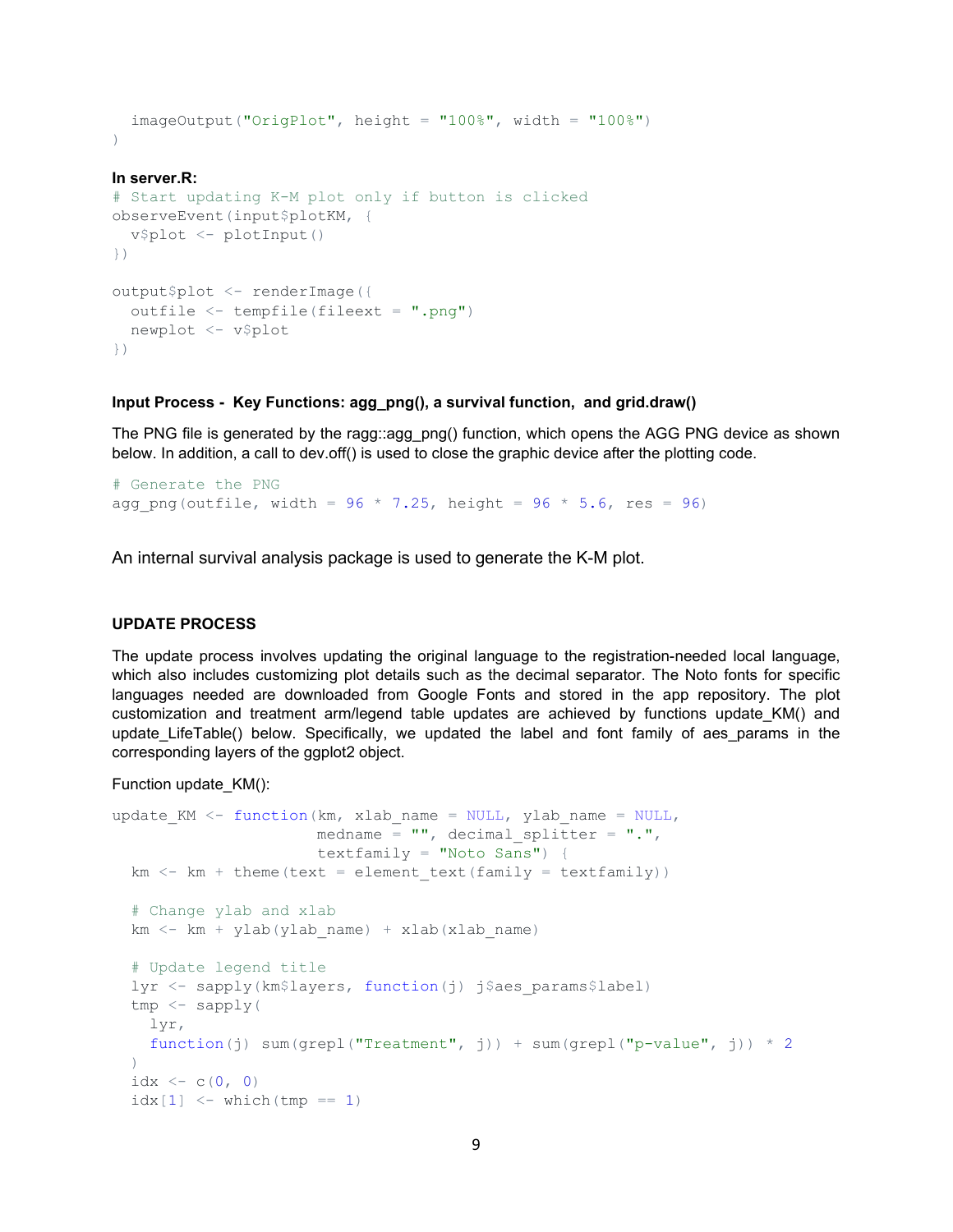```
idx[2] \leq -which(tmp == 2)for (i in seq(idx[1], idx[2], by = 2)) {
  tb old \langle -1 \rangletb new \leq input [[glue("{tb old}")]]
  km$layers[[i]]$aes_params$label <- tb_new
  km$layers[[i]]$aes_params$family <- textfamily
 }
 # Update decimal split
if (decimal splitter == ","") {
   for (i in 7:length(km$layer)) {
    km$layers[[i]]$aes_params$label <- str_replace(
      km$layers[[i]]$aes_params$label, "\\.", ","
     )
   }
 }
 # Change the treat name in legend table
tmp <- km$layers[[5]]$aes_params$label
 for (i in medname) {
  mi <- input[[glue("{i}")]]
 if (mi := "") {
   tmp \leftarrow str replace(tmp, i, mi)
   }
 }
 km$layers[[5]]$aes_params$label <- tmp
 km$layers[[5]]$aes_params$family <- textfamily
 return(km)
```

```
Function update_LifeTable():
```
}

```
update LifeTable \leq- function(lifetable, medname = NULL, title = NULL,
                               textfamily = "Noto Sans") {
  tmp <- lifetable$data$strata
  for (i in medname) {
    mi <- input[[glue("{i}")]]
   if (mi := "") {
      tmp < - str replace(tmp, i, mi)
     }
   }
   lifetable$data$strata <- tmp
  if (!is.null(title)) {
    lifetable <- lifetable + ggtitle(eval(title))
   }
 lifetable \leq lifetable + theme(text = element text(family = textfamily))
  return(lifetable)
}
```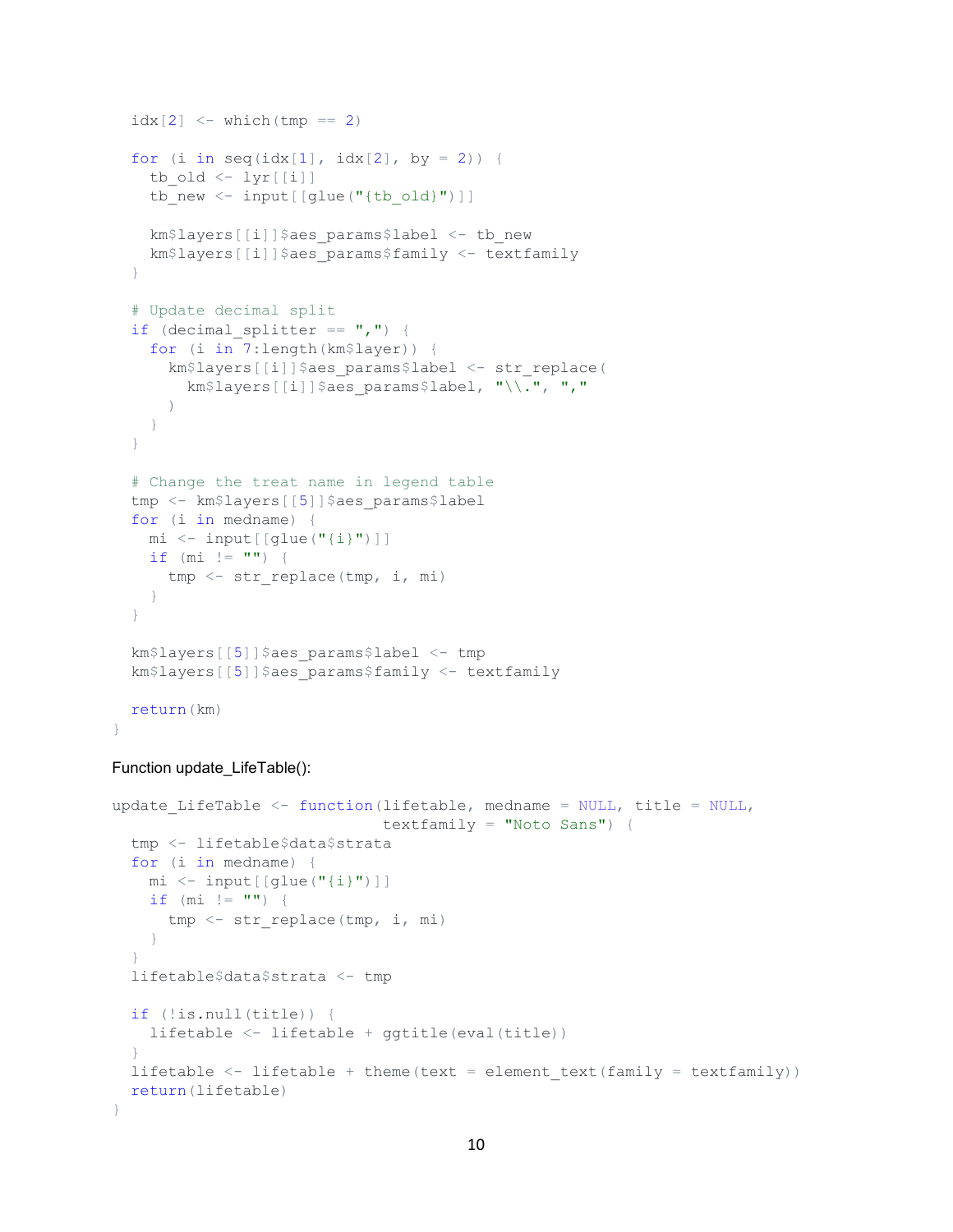# **OUTPUT PROCESS**

A Shiny download handler generates the output of the process. Again, key R functions includes ragg::agg\_png(), a survival function, and grid::grid.draw(). The corresponding functions used in the server logic to take inputs to update the plot are plotInput() and shiny::downloadHandler().

```
Function used for plot output:
```

```
plotInput <- function() {
  indat \leq - filedata()
  smname <- medlevel()
  xlab <- input$xlab
   ylab <- input$ylab
   ltb_title <- input$lftitle
  decimal splitter \leq ifelse(input$decimal == 1, ".", ",")
   textfamily <- ifelse(input$lang == 1, "Noto Sans CJK SC",
     ifelse(input$lang == 2, "Noto Sans Devanagari",
       ifelse(input$lang == 3, "Noto Sans CJK JP", "Noto Sans")
    \lambda )
   newKM <- update_KM(indat$km,
    xlab name = xlab, ylab name = ylab,
    median = smname, decimal splitter = decimalsplit textfamily = textfamily
  \lambdanewLTb <- update LifeTable(
     indat$lifetable,
   median = smname,title = ltb title,
     textfamily = textfamily
   )
   return(list(newKM, newLTb))
}
Function: plot download handler
output$downloadPlot <- downloadHandler(
```

```
filename = function() { }paste0("KMplot ", Sys.Date(), ".png")
  },
 content = function(file) newplot <- v$plot
    out \leq mksurv:::append table(newplot[[1]], newplot[[2]], position leg = "
none")
    agg png(file, width = 96 * 7.25, height = 96 * 5.6, res = 96)
     grid.newpage()
    grid.draw(out)
     dev.off()
   }
)
```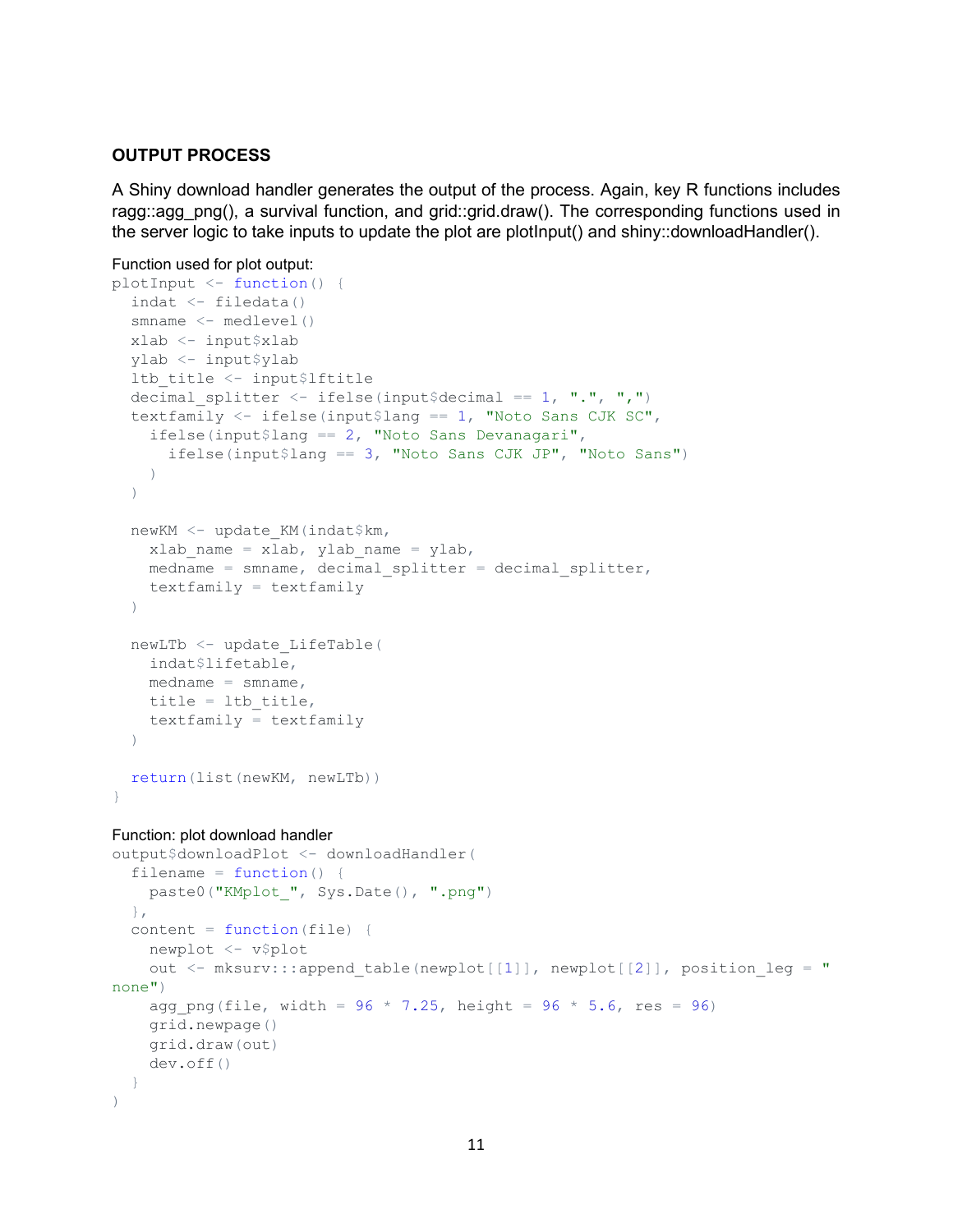# **CONCLUSION**

In preparing a successful worldwide submission for a drug or vaccine, the proposed Shiny app can assist critical drug labeling processes targeting different languages and different formatting requirements from regulatory agencies worldwide. An application that can generate the commonly used Kaplan-Meier Plot (K-M plot) in the required language based on a single data source is highly desired. It ensures accuracy, consistency, and security of the data. The Shiny app simplifies the manual steps to re-create a K-M plot in different languages and different formatting requirements. Shiny, as a framework for building web applications in R, can enable the essential interactive user experience to fulfill such requirements. Users do no need to know any programming languages or understand the backend logic to implement the labeling process.

# **REFERENCES**

Hadley Wickham (2021). Mastering Shiny. O'Reilly Media, Inc. https://mastering-shiny.org/

Hadley Wickham (2016). ggplot2: Elegant Graphics for Data Analysis. Springer-Verlag New York. https://ggplot2.tidyverse.org

Noto: A typeface for the world. Retrieved March 8, 2022, from<https://fonts.google.com/noto>

Thomas Lin Pedersen and Maxim Shemanarev (2021). ragg: Graphic Devices Based on AGG, [https://ragg.r-lib.org](https://ragg.r-lib.org/)

Winston Chang, Joe Cheng, JJ Allaire, Carson Sievert, Barret Schloerke, Yihui Xie, Jeff Allen, Jonathan McPherson, Alan Dipert and Barbara Borges (2021). shiny: Web Application Framework for R. R package version 1.7.1.<https://shiny.rstudio.com/>

# **ACKNOWELEGEMENTS**

We are grateful for our colleague Simiao Ye kindly providing a reference flow chart prototype. We are thankful for the support and reviewing by Shailaja Suryawanshi and Christine Gause.

# **CONTACT INFO**

Your comments and questions are valuable and appreciated. The authors can be reached at

Jinchun Zhang, Ph.D. Company: Merck & Co., Inc. Address: 126 E Lincoln Ave, Rahway, NJ 07065 Email: [jinchun.zhang@merck.com](mailto:jinchun.zhang@merck.com)

Aiming Yang, Ph.D. Company: Merck & Co., Inc. Address: 126 E Lincoln Ave, Rahway, NJ 07065 Email: [aiming\\_yang@merck.com](mailto:aiming_yang@merck.com)

Yiwen Luo, Ph.D. Company: Merck & Co., Inc. Address: 126 E Lincoln Ave, Rahway, NJ 07065 Email: [yiwen.luo@merck.com](mailto:yiwen.luo@merck.com)

Nan Xiao, Ph.D.